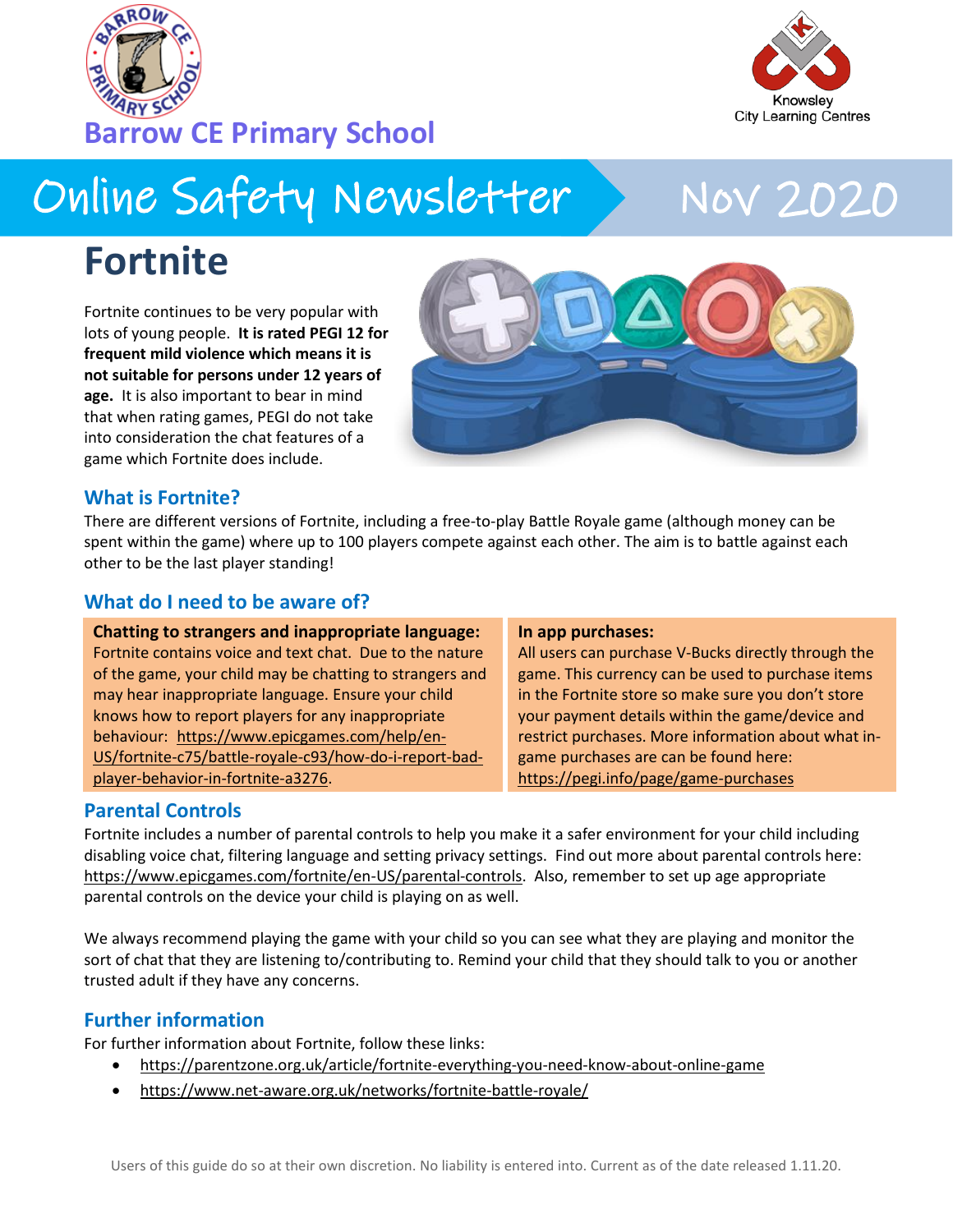# Age Ratings Do you check?

## **Video games**

Video games are rated using the PEGI system, PEGI rates games across 5 different age groups, these are 3, 7, 12, 16 and 18. So if a game is rated as 16, it means that the game is **not suitable** for those under the age of 16. **The PEGI rating considers the age suitability of a game, not the level of difficulty.** (Source: [https://pegi.info/\)](https://pegi.info/) In addition, PEGI rate the game based on the features of the game and provide icons to easily identify what type of content is within the game, for example drugs, bad language or gambling. A full description of each 'content descriptor' is available here: [https://pegi.info/what-do-the-labels-mean.](https://pegi.info/what-do-the-labels-mean)



# **Apps/Social Media**

Apps and Social media platforms are all age rated

so you can check whether your child should be using them. Age ratings are clearly labeled within the App store and Play store but it is important to be aware that it can be the developer that sets the age rating so remember to review the app yourself.

# **What can I do?**

Age ratings are there to protect your child and ensure that your child is only playing games suitable to their age and reduce any potential risks. Talk to your child about why games and apps have an age rating and set clear ground rules. In addition:

- Use parental controls to help protect your child.
- Use<https://www.commonsensemedia.org/app-reviews> to see their reviews on lots of different apps.
- You can download the PEGI app so you can quickly search for games to find out what age they are suitable for. https://pegi.info/app
- Use<https://www.taminggaming.com/home> to find suitable games for your child to play.

# **Further guidance**

• [https://www.net-aware.org.uk/news/age-content-ratings-apps](https://www.net-aware.org.uk/news/age-content-ratings-apps-games/)[games/](https://www.net-aware.org.uk/news/age-content-ratings-apps-games/) 

• [https://www.thinkuknow.co.uk/parents/articles/gaming-whats](https://www.thinkuknow.co.uk/parents/articles/gaming-whats-appropriate-for-your-child/)[appropriate-for-your-child/](https://www.thinkuknow.co.uk/parents/articles/gaming-whats-appropriate-for-your-child/) 

# **How to protect your child's personal information**

CEOP and Parent Zone have produced this article about personal information and how you can help your child protect their personal information and recognise the risks.

[https://parentinfo.org/article/your-child](https://parentinfo.org/article/your-child-s-personal-information-and-how-to-protect-it-online-primary)[s-personal-information-and-how-to](https://parentinfo.org/article/your-child-s-personal-information-and-how-to-protect-it-online-primary)[protect-it-online-primary](https://parentinfo.org/article/your-child-s-personal-information-and-how-to-protect-it-online-primary) 

# **TikTok**

Childnet have produced an updated guide to using TikTok and the parental controls available.

[https://www.childnet.com/blog/tiktok](https://www.childnet.com/blog/tiktok-an-updated-guide-for-parents-and-carers)[an-updated-guide-for-parents-and-carers](https://www.childnet.com/blog/tiktok-an-updated-guide-for-parents-and-carers) 

# **Supporting children and young people with SEND online**

Internet Matters have produced this document which outlines some advice for parents and carers to help children and young people with special educational needs and disabilities (SEND) stay safe online.

[https://www.internetmatters.org/wp](https://www.internetmatters.org/wp-content/uploads/2020/10/Internet-Matters-Guide-supporting-children-with-send-safer-gaming-online.pdf)[content/uploads/2020/10/Internet-](https://www.internetmatters.org/wp-content/uploads/2020/10/Internet-Matters-Guide-supporting-children-with-send-safer-gaming-online.pdf)[Matters-Guide-supporting-children-with](https://www.internetmatters.org/wp-content/uploads/2020/10/Internet-Matters-Guide-supporting-children-with-send-safer-gaming-online.pdf)[send-safer-gaming-online.pdf](https://www.internetmatters.org/wp-content/uploads/2020/10/Internet-Matters-Guide-supporting-children-with-send-safer-gaming-online.pdf)

Further advice can also be found here:

[https://www.internetmatters.org/inclusi](https://www.internetmatters.org/inclusive-digital-safety/advice-for-parents-and-carers/supporting-children-with-send/connecting-and-sharing-online/) [ve-digital-safety/advice-for-parents-and](https://www.internetmatters.org/inclusive-digital-safety/advice-for-parents-and-carers/supporting-children-with-send/connecting-and-sharing-online/)[carers/supporting-children-with](https://www.internetmatters.org/inclusive-digital-safety/advice-for-parents-and-carers/supporting-children-with-send/connecting-and-sharing-online/)[send/connecting-and-sharing-online/](https://www.internetmatters.org/inclusive-digital-safety/advice-for-parents-and-carers/supporting-children-with-send/connecting-and-sharing-online/)